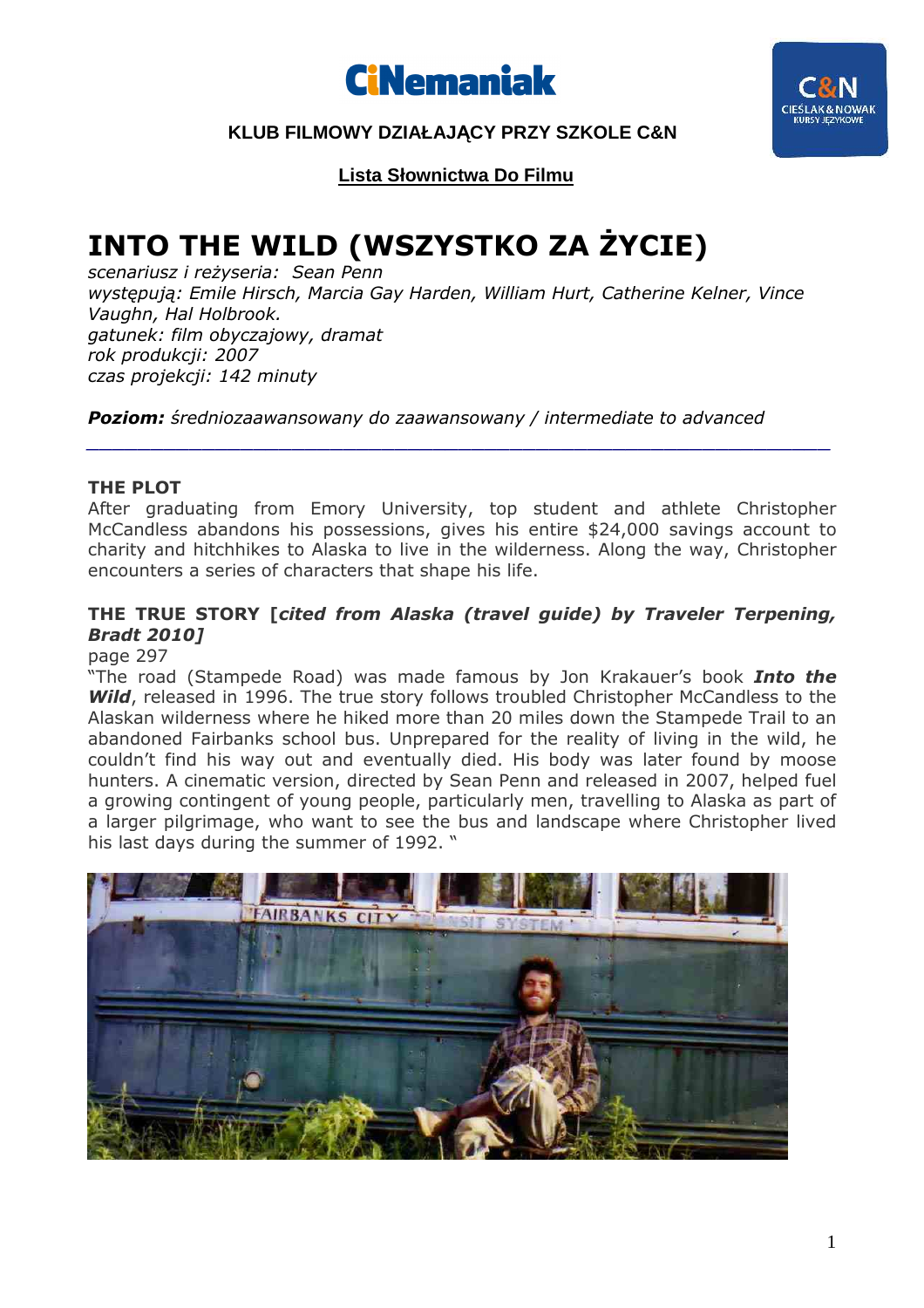



For more info & pictures see: http://www.christophermccandless.info/

# **LISTA SŁOWNICTWA**

#### Zapoznaj się z poniższą listą słownictwa przed filmem i sprawdź znaczenie nieznanych Ci słów.

rubber boots [rubbers] ultimate freedom extremist, aesthetic voyager to kill the false being within supertramp he could summon their words whenever he needed to it was inevitable for him to break away irksome obligations -He was tired fulfilling the absurd and tedious duty of graduating from college and now he was emancipated from that world of abstractions, false security, parents and material excess bout of rage qet-up-and-go resourcefulness -

**CIEŚLAK & NOWAK**